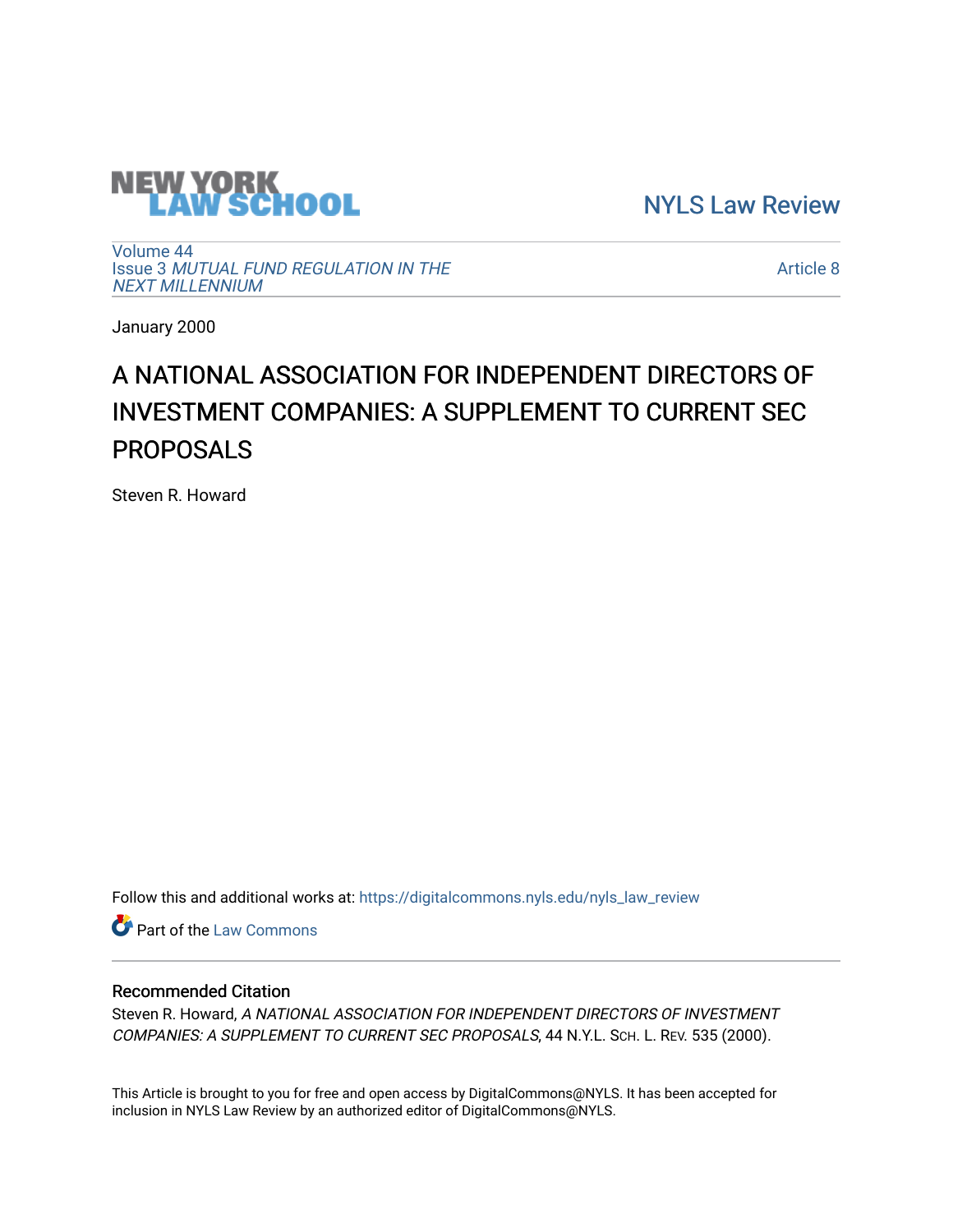## A NATIONAL ASSOCIATION FOR INDEPENDENT DIRECTORS OF INVESTMENT COMPANIES: A SUPPLEMENT TO CURRENT SEC PROPOSALS

## STEVEN R. HowARD\*

Independent directors of investment companies have been an important focal point of Securities and Exchange Commission (the "SEC") scrutiny since 1990, when the SEC undertook a review of the Investment Company Act of 1940,<sup>1</sup> following fifty years of tremendous growth and structural changes in the investment company industry. <sup>2</sup> In its thorough, detailed report to the SEC, the Division of Investment Management made three recommendations concerning independent directors: 1) the minimum proportion of independent directors on investment company boards should be increased from 40% to a majority; 2) independent director vacancies should be filled by the remaining independent directors; and 3) independent directors should be given the authority to terminate advisory contracts.<sup>3</sup> On October 14, 1999, the SEC proposed regulations<sup>4</sup> to adopt two of the three recommendations which at the time of this writing are pending SEC approval.5 As the Division of Investment Management stated in *Protecting Investors,"[W]e* believe that the investment company governance system works best when the functions required of independent directors are performed by individuals who are truly independent. Measures that enhance the independence of independent directors, if they can be taken without undue expense, are consequently desirable."6 This arti-

6. Protecting Investors, *supra* note 2, at 266.

**<sup>%</sup>** Partner, Paul, Weiss, Rifkind, Wharton & Garrison. He is the co-head of Paul Weiss' Investment Funds Group and has represented mutual funds and their directors for over 18 years. A version of this article was presented to the New York Law School's symposium, "Mutual Fund Regulation in the Next Millennium," on February 4, 2000.

**<sup>1.</sup>** *See* **15** U.S.C. § 80a.

<sup>2.</sup> *See* Protecting Investors: A Half-Century of Investment Company Regulation, **SEC** Staff Report, Fed. Sec. L. Rep. (CCH), Report 1504, Extra Edition, May **29,** 1992, at xvii, 251-289 (May 1, 1992) [hereinafter "Protecting Investors"].

<sup>3.</sup> *See id.* at xxix, 266-269.

*<sup>4.</sup> See* Role of Independent Directors of Investment Companies, Exchange Act Release No. 33-7754, 70 SEC Docket 1867, at 1868 (Oct. 14, 1999).

**<sup>5.</sup>** Since the SEC proposal to give independent directors authority to terminate advisory contracts requires an amendment to Section 15 of the Investment Company Act of 1940, the proposed regulations cited *supra* at note 2 do not address this proposal.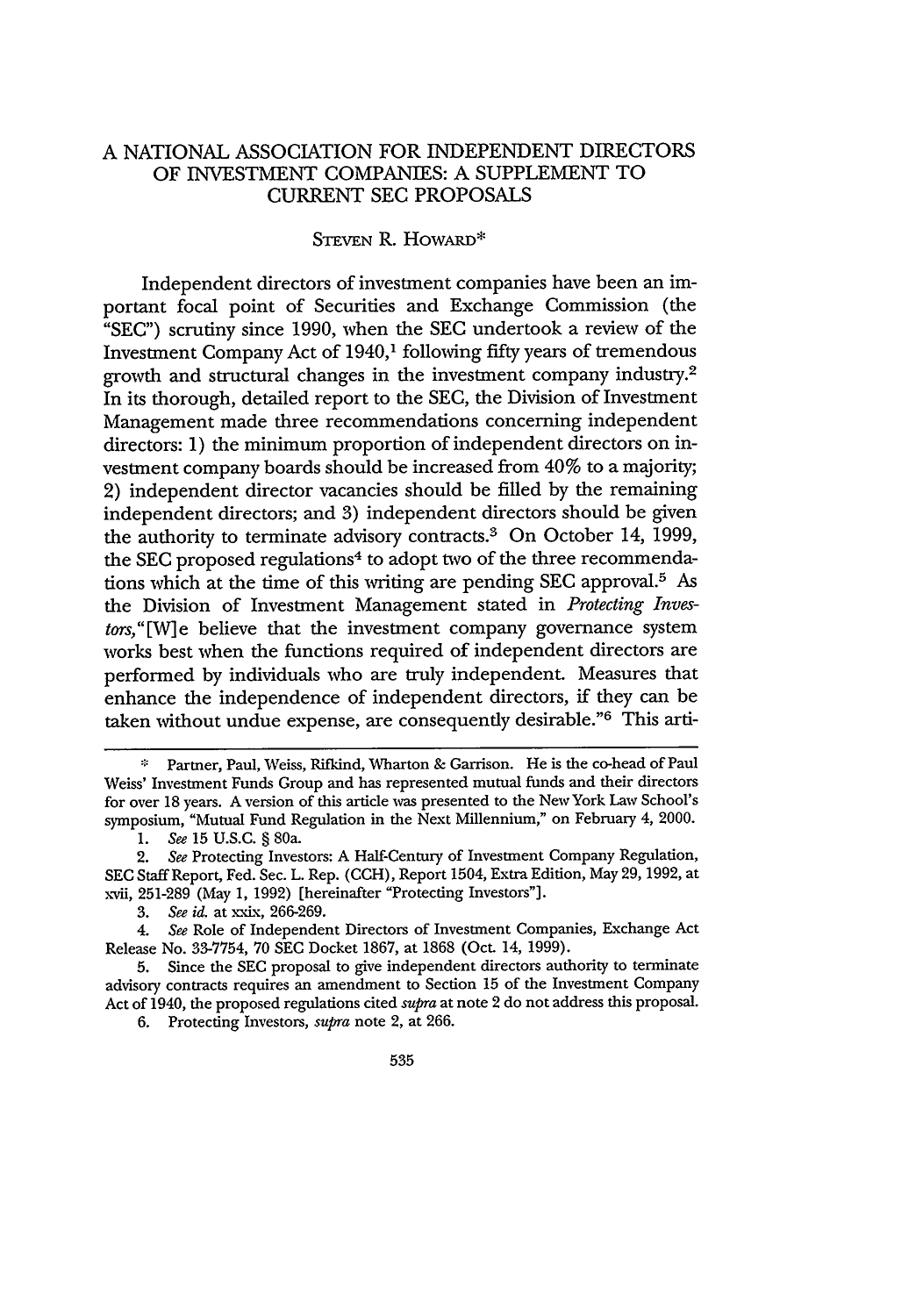cle sets forth a proposal to supplement the current pending SEC proposals to enhance the independence of directors without undue expense.

Over the last 20 years the SEC has increasingly come to rely upon independent directors of investment companies to monitor fund operations and exercise their judgment in conflict of interest situations.<sup>7</sup> Since the number of SEC field auditors responsible for auditing investment companies and investment advisers is less than 400,8 and the number of investment companies and investment advisers is currently greater than 16,000,<sup>9</sup> there is no practical alternative to relying upon, and enhancing the independence of independent directors in order to protect investors in investment companies.<sup>10</sup> The SEC<sup>11</sup> and critics of current investment company governance<sup>12</sup> share the concern that independent directors may not be able to assert "genuine independence in addressing conflict of interest situations because of direct or indirect influence by the adviser."<sup>13</sup>

7. *See* Protecting Investors, *supra* note 2, at 267.

**9.** *See* INVEsrMENT COMPANY **INSTITUTE,** MuruAL FuND **FACT** BOOK 2000 i, at http:/ /www.ici.com. This source lists 8,034 mutual funds and 496 closed-end funds as members of the Investment Company Institute. The SEC lists 7,792 registered investment advisers. Telephone Interview with Linda Schneider, Senior Counsel, Division of Investment Management of the **SEC** (Nov. **27,** 2000).

**10.** The SEC could, of course, hire additional field auditors. However, the author of this article has been told that there are no present intentions at the **SEC** to hire additional auditors. *See* Protecting Investors, *supra* note 2, at 267, 285. A suggestion that the Division of Investment Management has carefully reviewed and rejected is the abolition of boards of directors for investment companies. The SEC also reviewed several other proposals, including the "unitary investment fund proposal," which would abolish fund boards of directors and substitute custodians or trustees. *See id.* at 282-288.

11. *See id.* at 267 n.65.

*12. See id.* nn.59-62 (citing Wharton School of Finance and Commerce, A Study of Mutual Funds, H.R\_ Rep. No. 2274, 87th Cong., 2nd Sess. 491-95 (1962)); Tamar Frankel, *Money Market Funds,* 14 REV. **SEC. REG.** 913 (May 20, 1981); Victor Brudney, *The Independent Director* **-** *Heavenly City on Potemkin Village?,* 95 HARv. L. REv. **597** (1982); Werner Renberg, *Sixth Men orFifth Wheels; Do Mutual Fund Directors Earn Their Paychecks?,* BARuONs, Aug. 12, 1991, at M14. *See also Strougo v. Bassini,* 112 F. Supp. 2d 355 (S.D.N.Y. 2000); *Strougo v. Padegs,* 27 F. Supp. 2d 442 (S.D.N.Y. 1998); and *McLachlan v. Simon,* 31 F. Supp. 2d 731 (N.D. Cal 1998).

13. Protecting Investors, supra note 2, at 267 n.65.

<sup>8.</sup> This calculation is based upon a telephone conversation with Gene Goblke, SEC Office of Inspections and Examinations, on January 12, 2000 and data supplied by the SEC. It includes **SEC** field auditors in all regional branches, as well as the Washington, D.C. headquarters.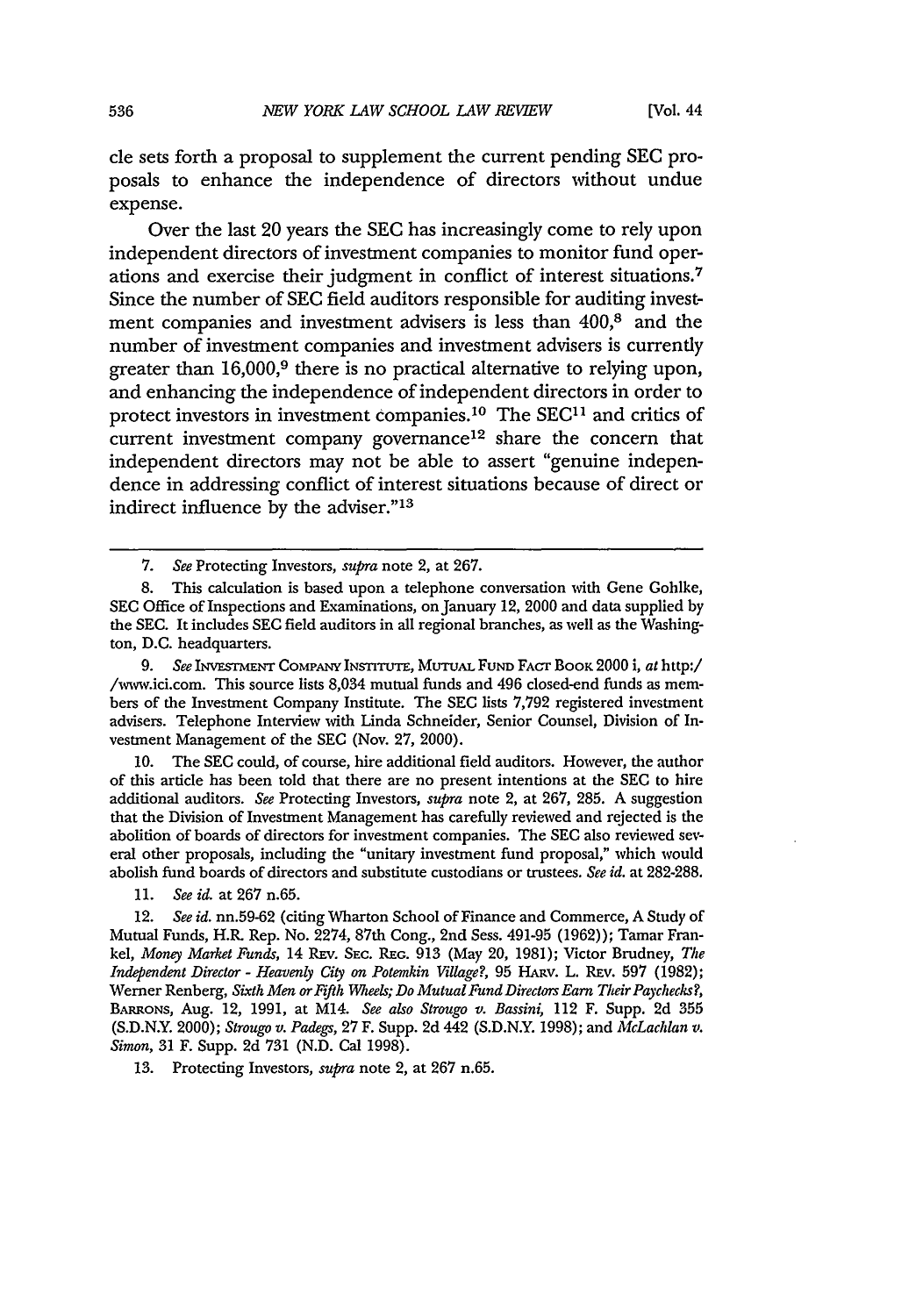An observer of the present dilemma facing the SEC and independent directors may gain a broader understanding of it by considering that there are currently an estimated 17,000 independent directors of registered investment companies in the U.S. and yet there is no professional or industry organization to protect independent directors' interests. 14 Clearly, organizations are routinely formed to protect and enhance the interests of their group or constituency.<sup>15</sup> Why, then, is there no such organization for independent directors or a national association for independent directors of investment companies? If a shared objective of the SEC and critics of current fund governance alike is to protect and enhance the "genuine independence" of independent directors, then a national association for independent directors of investment companies (the "NAID") should be dedicated to protecting independent directors so that they can better protect fund investors' interests.

Having suggested the need and purpose for a NAID, it may be worthwhile to consider how that organization could work, who would be its members and governing board, what its responsibilities would be, and how it could be established. A NAID could be established along the lines of current self-regulatory organizations, like the National Association of Securities Dealers. 16 The NAID would have a charter setting forth its purpose to protect and enhance the independence of independent directors of investment companies. The charter would describe the internal organization of the NAID, including its governing board and standing committees. The NAID's membership would be comprised of all current independent directors of investment companies who elect to participate and attest in writing to their independence. A membership committee would be formed to review and decide challenges to attestations of independence. Over time, the materiality standards for determining "independence" would become clearer than they are today. 17 All membership committee decisions would, of course, be subject to judicial review in accordance with standard administrative law procedures.

<sup>14.</sup> This estimate is based upon the approximate number of mutual funds, 8,500, times an average of two independent directors per fund.

<sup>15.</sup> *See* Group Theorists such as E.E. **SCHATTSCHNEIDER,** The Semisovereign People: A Realist's View of Democracy in America (Dryden Press 1975) and others.

<sup>16.</sup> *See* R.J. TEWELEs & E.S. BRADLEY, THE STOCK MARKET 195-99 (5th ed. 1987).

<sup>17.</sup> *See* 1 THOMAS P. LEMKE **ET AL.,** REGULATION OF **INVESTMENT** COMPANIES § 6.03[1][6] (2000).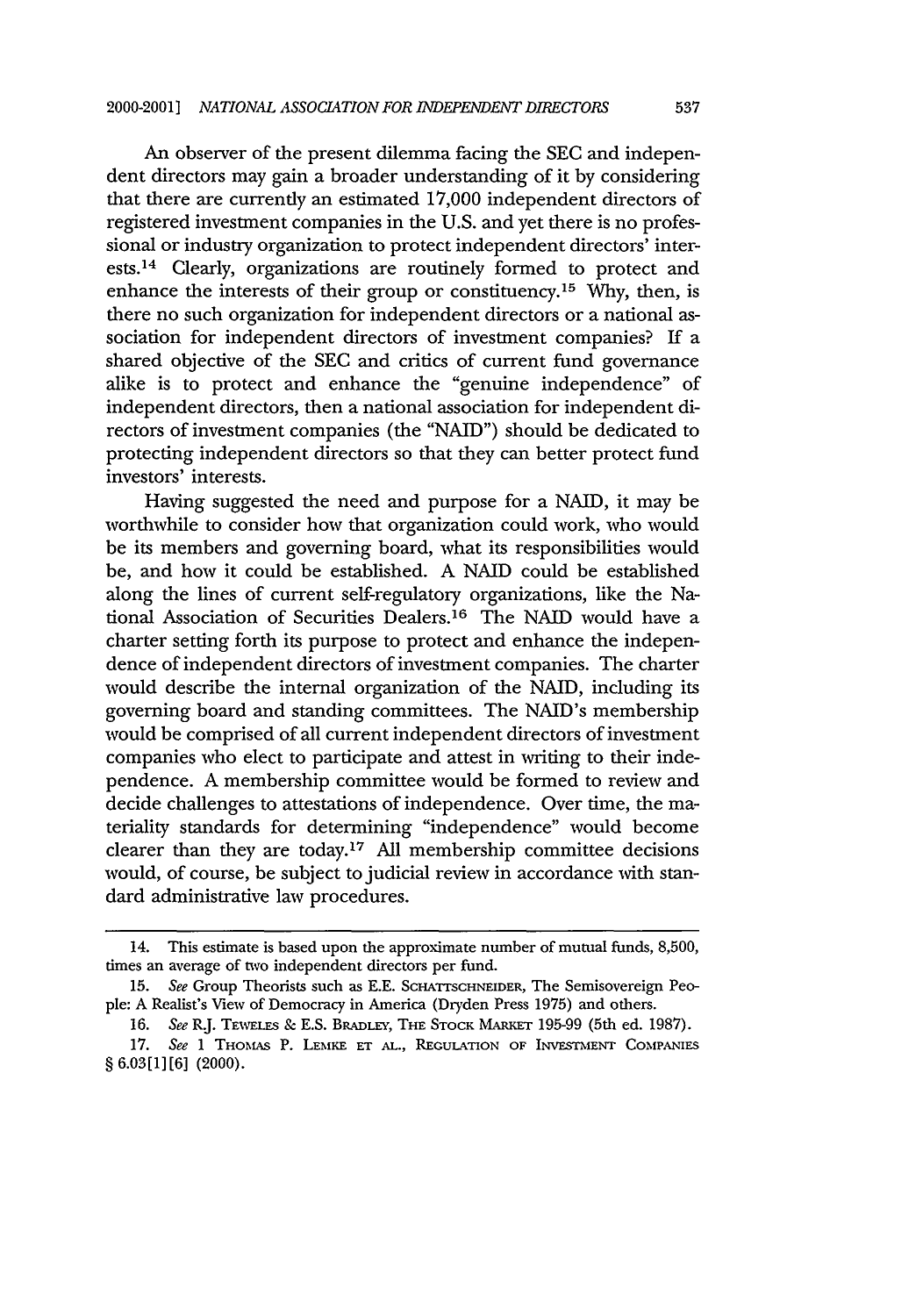The NAID may also consider adopting a written qualifying examination for independent directors, administered every two years. The exam would assist the NAID membership in keeping informed about recent regulatory, statutory and case law developments concerning investment companies and their advisers.

The NAID could develop guidelines for independent directors on controversial topics, such as director compensation, retirement benefits and payments to directors for resigning from boards to accommodate fund mergers.

Not least of its functions would be the ongoing educative role the NAID would play both for independent directors and the investing public. This would include the preparation and dissemination of periodic information bulletins for independent directors, as well as the staffing of an "information bank" to provide the public with general information and to assist independent directors and their counsel with issues that require an informed understanding of conflict situations. <sup>18</sup>

The NAID could be authorized to litigate in those circumstances in which the independence of its members is challenged, or in instances where fund management ignores the authority of independent directors.

The NAID could maintain current lists of prospective new independent directors to assist those boards of directors who are searching for new members to fill vacancies. Prospective independent directors could be required to take written qualifying examinations that demonstrate a certain level of requisite knowledge about funds and financial markets, as well as a bona fide interest in funds as evidenced by preparing for and taking the qualifying examination. In addition, the NAID could provide boards seeking broader diversity of their current memberships with information about individual prospective independent directors' geographic location, prior business and professional affiliations, sex and ethnicity.

Initially, the governing board of the NAID could be appointed by the Chairman of the SEC. The initial governing board would serve its term through the drafting of the charter, the establishment of by-laws and standing committees, and the certification of its membership. After completion of these organizational responsibilities, the governing board would be charged with implementing procedures for the stag-

<sup>18.</sup> David Ruder, former chairman of the SEC, organized the mutual fund director's education council in 2000, which in part addresses this concern.